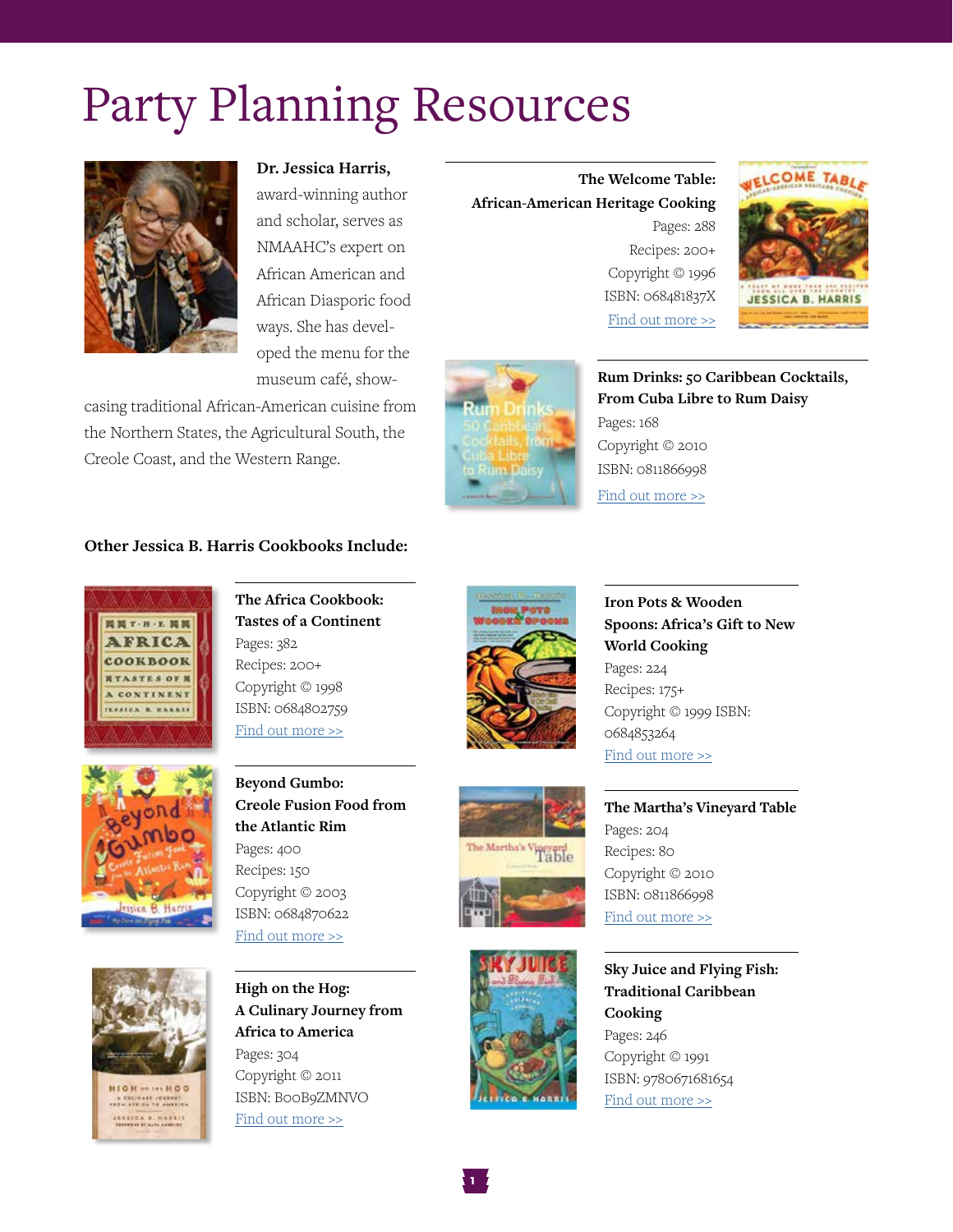# Thematic Menu and Music Selections from *The Welcome Table* by Dr. Jessica B. Harris

#### **MENU:** *Kwanzaa Feast*

Roasted Peanuts Pickled Black-eyed Peas Roasted Pumpkin Seeds Chicken Yassa Plain White Rice Cucumber Salad Salade de Fruits (Fruit Salad) **MUSIC:** *Olatunji's Drums of Passion! Youssou N'Dour*

#### **MENU:** *Chitlin' Soiree*

Super-rich Virginia Crab Cakes (small size) **Chitterlings** Southern Succotash Wilted Dandelion Greens with Hot Bacon Dressing Jalapeno Cornbread Vintage Champagne **MUSIC:** *Anything by Duke Ellington*

#### **MENU: "***I Loves You Porgy" Carolina Fish Fry*

Fried Porgies Deviled Eggs Cole Slaw Potato Salad Hush Puppies Pecan Pie **MUSIC:** *Songs from Porgy & Bess by Ella Fitzgerald and Louis "Satchmo" Armstrong, or Bess You Is My Woman Now (Duet) by Leontyne Price and William Warfield*

#### **MENU:** *Low Country Luxe*

Cheese Straws Shrimp Fritters She-Crab Soup Limpin' Susan Avocado and Grapefruit Salad Fresh Ham with Peach-Sage Marinade Minted -Green Peas Broiled Peaches Benne Seed Wafers **MUSIC:** *Marsalis and Battle "Baroque Duet"*

# **MENU:** *Palm Sunday Tea* Pound Cake Pink Pralines Sweet Potato Pie **MUSIC:** *Aretha Franklin's "Amazing Grace" James Cleveland's "Peace Be Still" Al Green's Gospel Album*

#### **MENU:** *"Sweet Tooth" Dessert Buffet*

Molasses Pie Chess Pie Fast Fudge Pralines Aunt Zora's Tea Cakes Pound Cake **MUSIC:** *Scott Joplin's Rags and Cakewalks* 

#### **MENU:** *Funeral Meats*

Macaroni and Cheese Mixed Greens Slow-cooked String Beans and Ham Iron-Skillet Fried Chicken Baked Ham Molasses Pie Pecan Pie Sweet Potato Pie **MUSIC:** *Olympia Brass Band and the Zion Harmonizers*

#### **MENU:** *Maryland Crab Feast*

Deviled Crabmeat Batter-fried Soft-Shell Crabs Maryland Crab Cakes Hot Vinegar Okra and Rice French-fried Sweet Potatoes **MUSIC:** *Cool Jazz* 

#### **MENU:** *Classic Creole*

Fried Eggplant (Galatoire Style) Gumbo Z'Herbes Bread Pudding with Bourbon Sauce Cafe Brulot Cocktail **MUSIC:** *Sweet Emma and the Preservation Hall Jazz Band*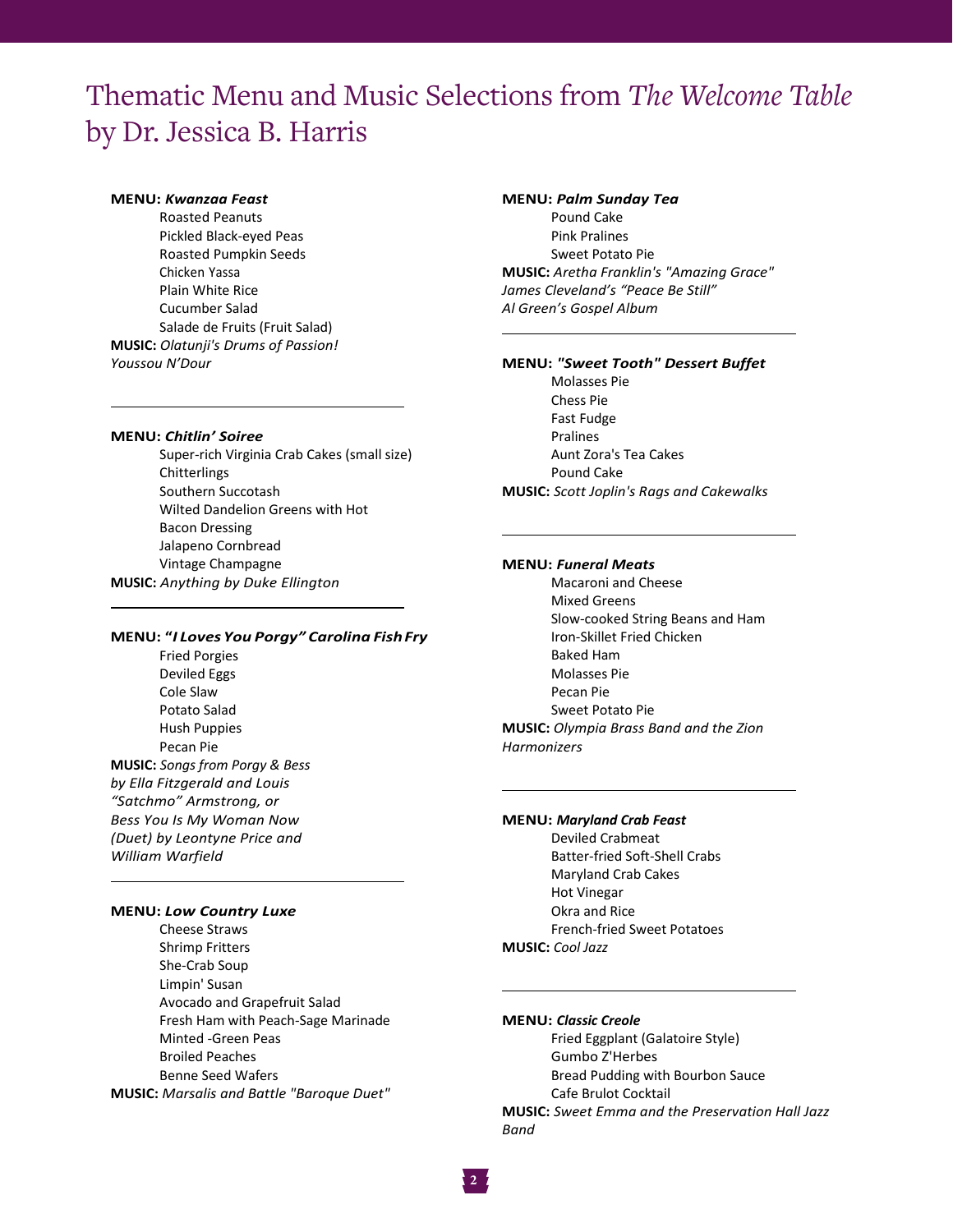#### **MENU:** *Motown Munchies*

Deviled Eggs Peanut Soup Carrot and Raisin Salad Gospel Bird Creamed Corn Quick Greens (Brazil Style) Bean Pie

**MUSIC:** *Motown Classics by the Supremes, Marvin Gaye and Tammi Terrell, and the rest…*

#### **MENU:** *Dunbar Food Feast*

Roasted Peanuts Iron-Skillet Fried Chicken Plain White Rice Tomato, Cucumber, and Onion Salad Corn on the Cob Basic Okra Fried Pies Watermelon **MUSIC:** *African-American Classic spirituals, work songs, blues*

#### **MENU:** *Pigfeet and a Bottle of Beer Bash*

Spicy Pecans Deviled Crabmeat Hot Potato Salad Pig's Feet Hot Vinegar Iron-Skillet White Cornbread Banana Pudding **MUSIC:** *Bessie Smith, Ma Rainey, and the Blues Queens* 

# **MENU:** *Saturday Night Stomp*

Pickled Okra Fried Chicken Livers Plain White Rice Cole Slaw **Biscuits** Banana Fritters **MUSIC:** *Jazz by your favorite Artists* 

#### **MENU:** *Breakfast Bonanza*

Ham with Red-Eye Gravy Grits Fried Green Tomatoes Broiled Peaches **MUSIC:** *None, just blissful silence and the sound of quiet chewing* 

**MENU:** *North Ca'lina Cue* Chopped Barbecue Sandwich Cole Slaw **MUSIC:** *Old Rhythm and Blues Tunes*

### **MENU:** *Something Special*

Jerusalem Artichokes Wilted Spinach Milk Rice Creamed Corn Grilled Tomatoes Roast Leg of Lamb Beaten Biscuits Lemon Meringue Pie **MUSIC:** *Anything by the Neville Brothers* 

### **MENU:** *Nighttime Is the Right Time (Chicken and Waffles Midnight Supper)*

Iron-Skillet Fried Chicken Waffles Vintage Champagne **MUSIC:** *The Platters, The Chantells, Ray Charles and black music of the Fifties and Sixties* 

## **MENU:** *How I Got Ovah Slave Remembrance Supper* Gospel Bird

Hominy Grits Mixed Greens Baked Sweet Potatoes Iron-Skillet White Cornbread Molasses Pie

**MUSIC:** *Fisk Jubilee Singers or the Soundtrack from "Roots"*